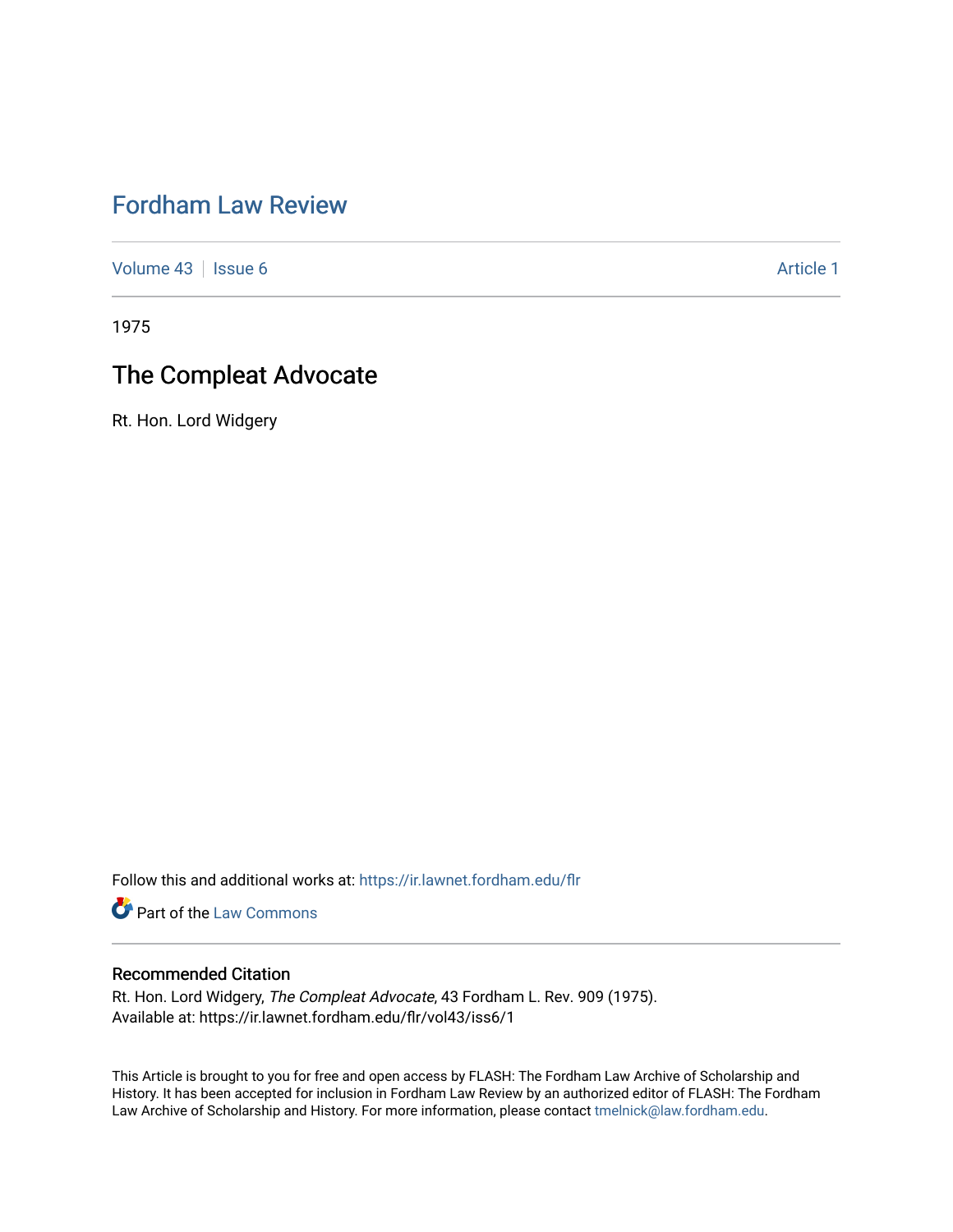### The Compleat Advocate

### Cover Page Footnote

Lord Chief Judge of England. This article was delivered as the Fifth Annual John F. Sonnett Memorial Lecture on Jan. 7, 1975, at Fordham University School of Law in New York. The text remains substantially as it was delivered.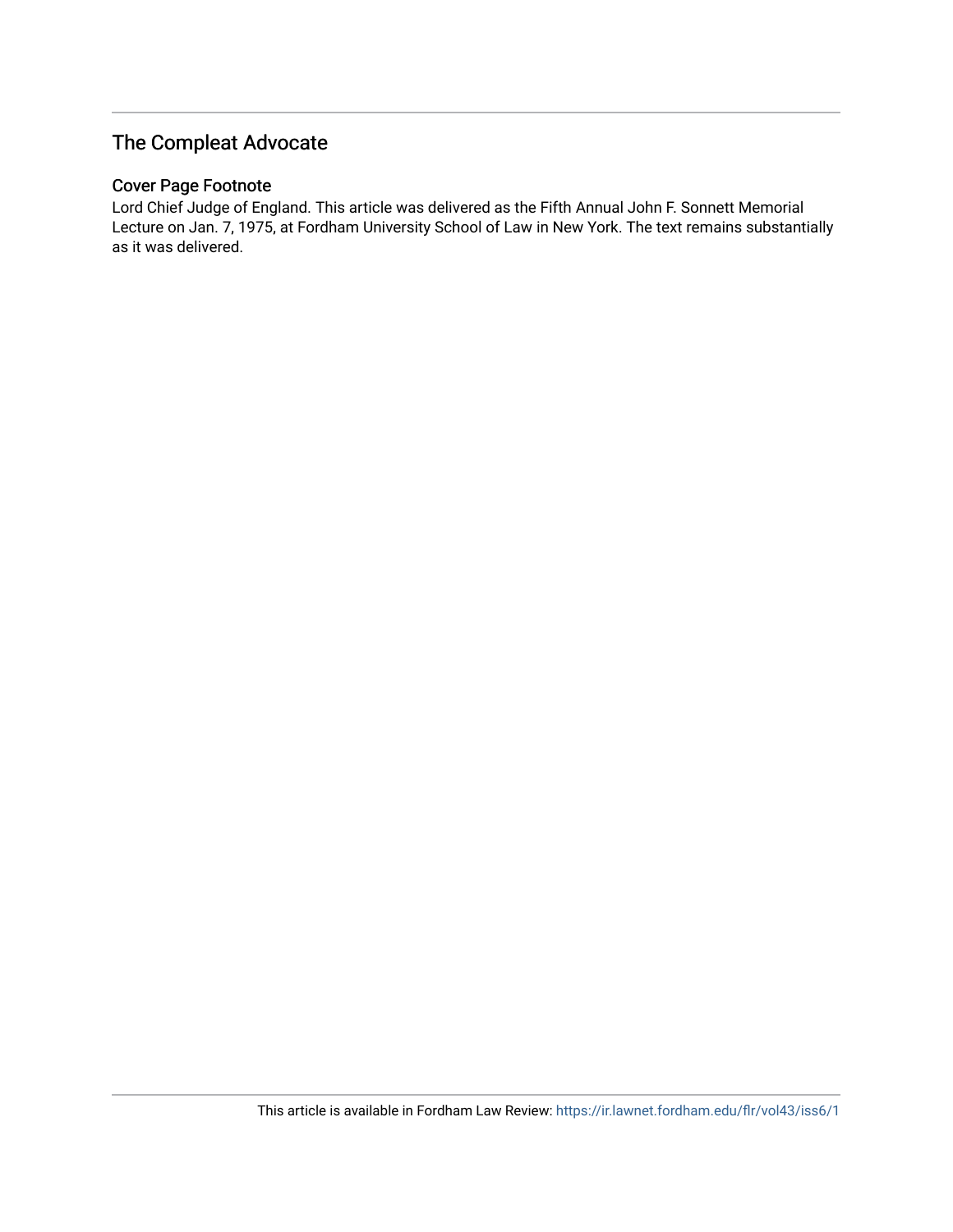### THE COMPLEAT ADVOCATE

#### *RT. HON. LORD WIDGERY\**

N our adversary system of justice the judge is at the mercy of the advocate. A captive audience of one (more, of course, in appellate courts), he is required to sit patiently day by day whilst advocates pass in a constant stream before him. Some speak at length, some are limited by the rules to a merciful fifteen to twenty minutes, some come with the flush of youthful exuberance, some with the disillusion of middle age. Some are helpful, some time-consuming. All must be heard.

Small wonder that the judges are the first to praise or criticize the quality of the advocacy which is served up before them. The last Sonnett Memorial Lecture' was delivered by Chief Justice Warren Burger, $2$  who devoted much of his address to a consideration of the quality of the present generation of trial lawyers in America, and found that quality was wanting. In particular, he attacked the assumption (not peculiar to America) that the obtaining of a diploma from law school should qualify the recipient to argue his client's case in court, and in a particularly telling phrase he described the result as "'Piper Cub' advocates trying to handle... 'Boeing 747' litigation."'3

A few weeks after the Chief Justice had delivered this lecture, his motion received a seconder, as it were, from no less an authority than Judge Kaufman.4 Speaking at a dinner of the New York County Lawyers Association, Judge Kaufman referred to the vast increase in case loads which had occurred in recent years, and said that as a result "it will be tempting for lawyers to expend less effort and do their jobs less skillfully than before, relying on judges to put in the extra finishing touches necessary to get the result as perfect as it formerly was. In short, there is a natural inclination to have judges do lawyer's [sic] work."<sup>5</sup>

In that last remark Judge Kaufman surely puts his finger on one of the root causes of disquiet about the conduct of litigation at the present

2. Burger, The Special Skills of Advocacy: Are Specialized Training and Certification of Advocates Essential to Our System of Justice?, 42 Fordham L. Rev. 227 **(1973).**

3. Id. at **232.**

4. See 170 N.Y.L.J., Dec. **7, 1973,** at **5,** col. **1.** See also Kaufman, Advocacy as Craft-There is More to Law School than a "Paper Chase," 28 Sw. L.J. 495 (1974).

**5. 170** N.Y.L.J., Dec. **7, 1973,** at **5,** col. 2.

909

**<sup>\*</sup>Lord Chief Justice of England. This article was delivered as the Fifth Annual John F. Sonnett Memorial** Lecture **on** Jan. **7, 1975, at Fordharm Law School in New York. The** text remains substantially as it was delivered.

<sup>1.</sup> Address by Chief Justice Warren Burger, Fourth Annual John F. Sonnett Memorial Lecture, Fordham University Law School, Nov. **26,** 1973.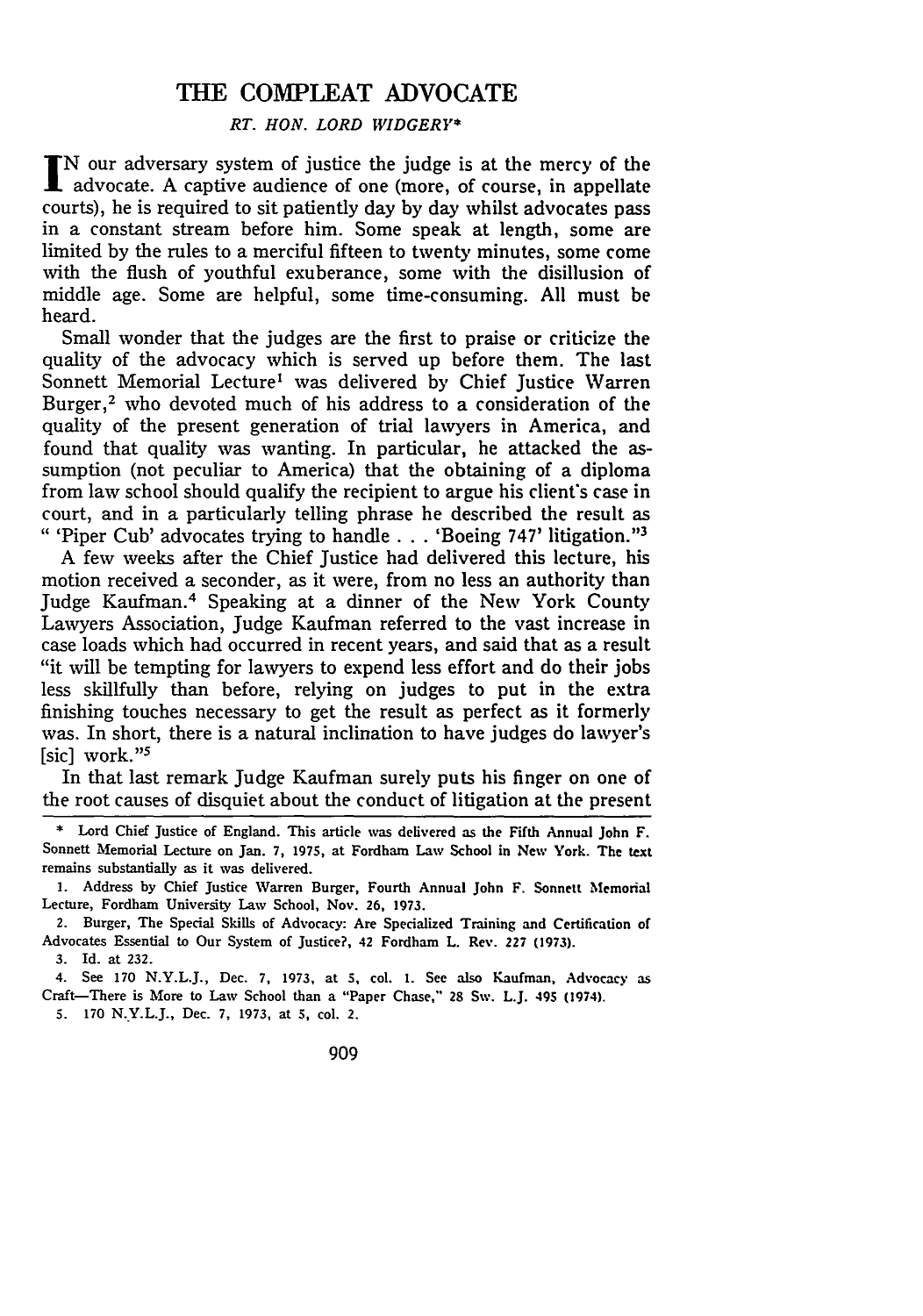day. Trial lawyers (including for present purposes those who assist the advocate in preparing his case) are invariably overworked. Some are nevertheless able, by taxing their own strength, to maintain their standards, and do so. Others lack the ability or the dedication to do this, and insufficiently prepared cases are the inevitable result.

Where this occurs the judge himself is in a dilemma. Many of my predecessors in England would have found **no** difficulty. They would have thrown the case back at the advocate and told him to go away and do better. Judges do not do that today; they have too much concern for the lay client who is in danger of being let down by his lawyer, and too much concern for the image of justice to have an open confrontation of this kind. Instead, as Judge Kaufman claims, the judge will do his best to make good the deficiencies of the advocate's presentation. <sup>6</sup>

We all suffer from this. In England in the last few years, we have built up somewhat complex rules governing the admission for settlement in England of citizens from the old Commonwealth, for example, from India and Pakistan.<sup>7</sup> The resulting litigation normally comes to my Court, and I have had no choice but to learn these rules. This is not so for lawyers who have not been concerned with this type of business. The other day a charming young man arose in my Court to move for habeas corpus on behalf of an Indian who had been refused admission to England and had been detained at Heathrow Airport. With commendable frankness the young man said, "My Lord, I have been endeavouring since my client's arrest yesterday, to discover the relevant statutes and decisions which govern his case. I have not succeeded in doing this in the time available but I know that Your Lordship is expert in this subject and will not require assistance on the law from me." What can we do? I told him the answer and disposed of the case, but only a few years ago, no counsel would have dared to make such an approach, and would literally have stayed up all night to find the answer for himself. That the bench should have to help out occasionally may not be too serious a matter, but the quality of the product is bound to suffer if there is any general tendency to rely on the judge to make good counsel's deficiencies.

I recollect another example of this kind of thing which may entertain you. When in 1898, an accused man was first allowed to give evidence on his own behalf, the statute provided that if he took advantage of that right, he could not be asked questions tending to show that he was of bad character, unless he had attacked the character of a witness

**7. See Immigration Act 1971, c. 77.**

**<sup>6.</sup> Id. at 5, cols. 2-3. Judge Kaufman points out, however, that judicial assumption of the advocate's role "will be at the expense of practicing [the] craft of judging." Id. at 5, col. 3.**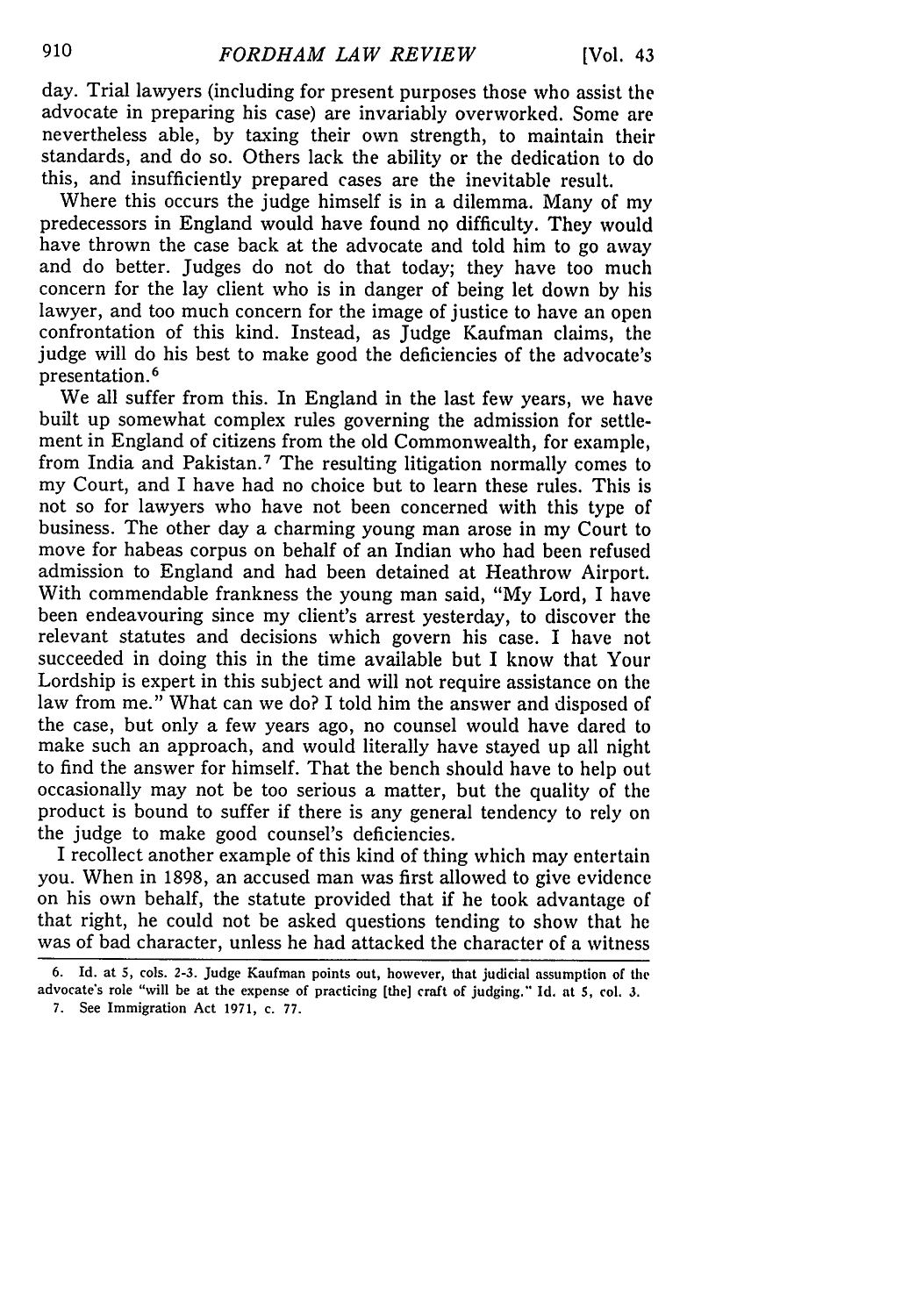for the prosecution. 8 It follows that where a defendant has a bad record, his counsel is inhibited from suggesting that a police witness has been fraudulent, or planted evidence, lest this will let in a boomerang in the shape of evidence of the defendant's own bad character.

At the particular trial to which I refer, a young woman barrister was defending a man with a criminal record as long as your arm. He had, nevertheless, instructed his counsel that on the present occasion he had been the victim of a wicked plant by the police witness. Convinced of her client's innocence, and warming to her work, Miss *X* was crossexamining the first police witness. The trial judge was soon alerted to what was taking place. He could see that the allegation of a plant was only a few questions away, and, knowing the prisoner's record, he realized that a tactical disaster was imminent. He cleared his throat: "Miss *X,* do you really want to pursue this line of questioning?" **"Of** course, My Lord," said Miss *X.* "Don't you think you have gone as far as you can usefully go?" "Not at all, My Lord," said Miss *X.* The judge leaned forward in his seat. "Miss *X,* be so good as to look at paragraph 1529 of Archbold<sup>9</sup> (this is our standard text book on criminal procedure) and read it quietly to yourself," said the judge. With ill-concealed impatience Miss  $X$  looked at the paragraph in question. And then her face lit up, a dazzling smile for the judge, and a simple summation of it all: "Oh, silly me," said Miss *X.*

It was after having had this kind of experience himself, and having heard the views expressed by the Chief Justice, that Judge Kaufman suggested that there should be a continuing dialogue within the legal profession to see in what ways, and by what means, the standard of advocacy could be improved.<sup>10</sup> I hope that which I say tonight may help that dialogue along.

But there is already another contestant in the list. Chief Justice Burger had mentioned certain respects in which he thought that the British system produced a better trial lawyer than did the American,<sup>11</sup> and this has inspired Dean Monroe H. Freedman to publish a paper in the *New York Law Journal* under the heading of "The Myth of British Superiority."<sup>12</sup> I have been generously told that I may comment on this paper either as advocate or arbitrator, but I am going to resist that temptation. The dialogue which I wish to join is that which is

**<sup>8.</sup>** Criminal **Evidence Act of 1898, 61 & 62 Vict. 35, c. 36,** § **1(f(ii).**

**<sup>9.</sup>** J. **Archbold, Pleading,** Evidence **&** Practice in Criminal Cases **(38th** ed. **1973).**

**<sup>10. 170</sup>** N.Y.L.J., Dec. **7, 1973, at 5, col. 1.**

**<sup>11.</sup> Burger, The** Special **Skills of Advocacy: Are** Specialized **Training and** Certification **of Advocates** Essential **to Our** System **of** Justice?, **42 Fordham L. Rev. 227, 228 (1973).**

**<sup>12.</sup>** Freedman, **The** Myth **of British Superiority, 172** N.Y.L.J., **Aug. 28. 1974. at 1, col. I.**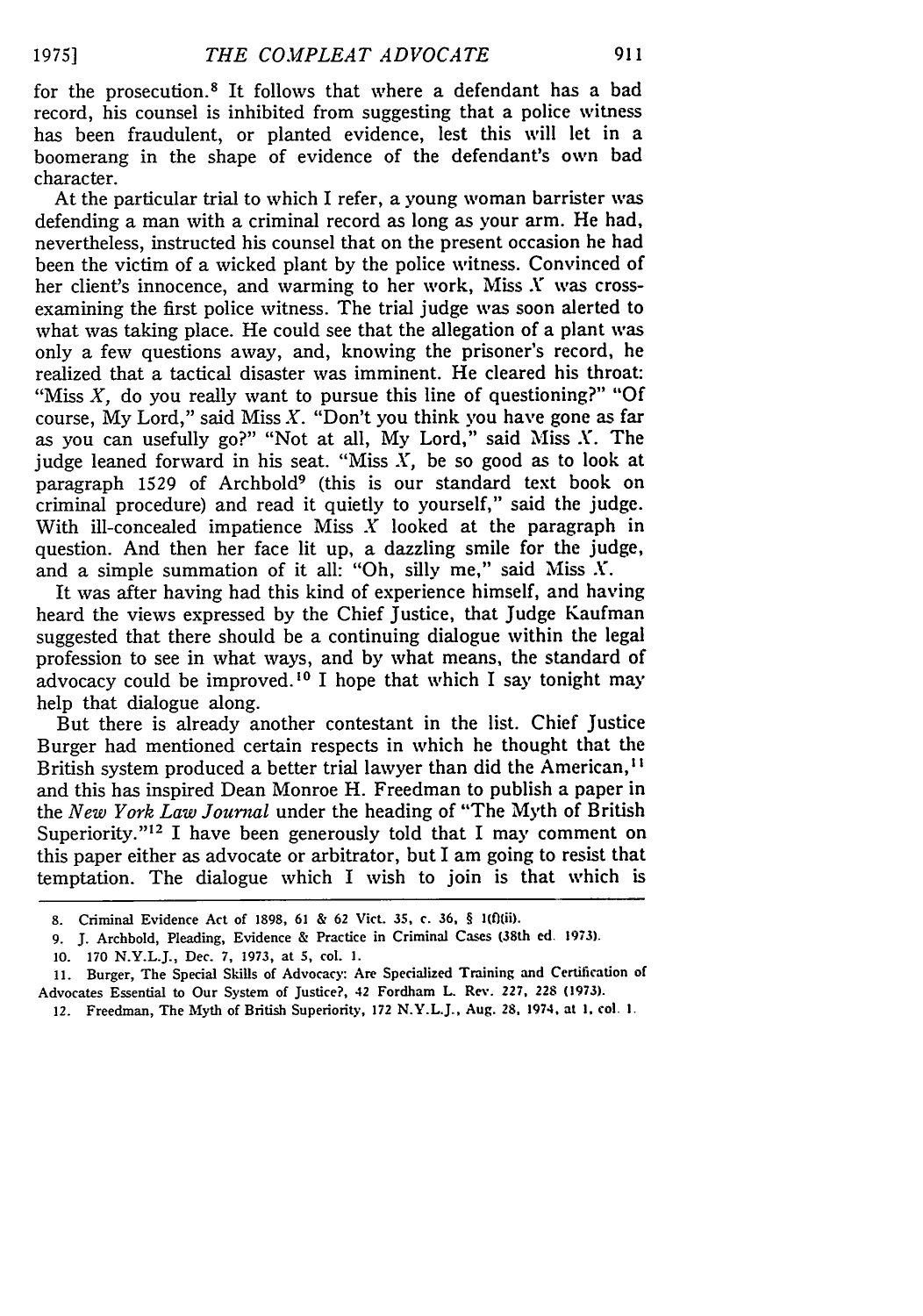concerned with improving the standard of the trial lawyer. It would be strange if, at this stage in our respective developments, the British system were not superior to the American in certain respects, and vice versa. It is where we can learn from each other that a useful dialogue begins.

I would like to turn now to consider what are the essential characteristics which the trial lawyer should display, and how far we can encourage and develop these characteristics.

I suggest that there are four of these characteristics. First, like any other attorney, the trial lawyer must be learned in the law. Secondly, he must know the ground rules which govern the litigation game—that is to say, he must know the rules of evidence and procedure, and use them with the craftsman's touch which only experience can give. Thirdly, he must be independent in mind and in fact—he must be able to do what his conscience tells him is right without fear of antagonizing the court or being overborne by his client. Finally, he must have integrity in the pursuit of justice, recognizing his responsibility to the court and his opponent, and rejecting alike the desire to win at all costs and the temptation to take an unfair advantage of such pieces of forensic luck which come his way.

That an advocate must be learned in the law is obvious, but it is idle to suppose that he can have the accumulated learning of a university professor, or that such knowledge would be of practical value if he possessed it. The practitioner in the law needs a sound knowledge of first principles. With this he can go anywhere, using the books to amplify his knowledge of the particular subject in the particular case. I believe that in America the method of implanting this basic knowledge is a three years' course at a law school, and this is a method now widely adopted in England as well. But in England we have had for many years a traditional alternative in the form of apprenticeship. Until recently, the majority of those wishing to become solicitors in England have entered into a five years' apprenticeship with a practising solicitor. They have worked in the office of the principal, picking up law and practical experience as they go along.<sup>13</sup> It has, of course, long been recognized that this is too haphazard a method for providing the new entrant with a balanced knowledge of the substantive law, and apprenticeship has always been coupled with a system of written examinations for which the entrant could prepare himself in his own way, with or without professional teaching. It is common enough in England today to find solicitors of distinction who have had virtually no formal teaching in the law, but have qualified by serving their

**<sup>13.</sup> See T. Daniell,** Inns **of Court (1972). See also A. Green, Bibliography on British Legal Education (West Chester State College, Dep't of Business and Economics, Research Paper No. I, 1973).**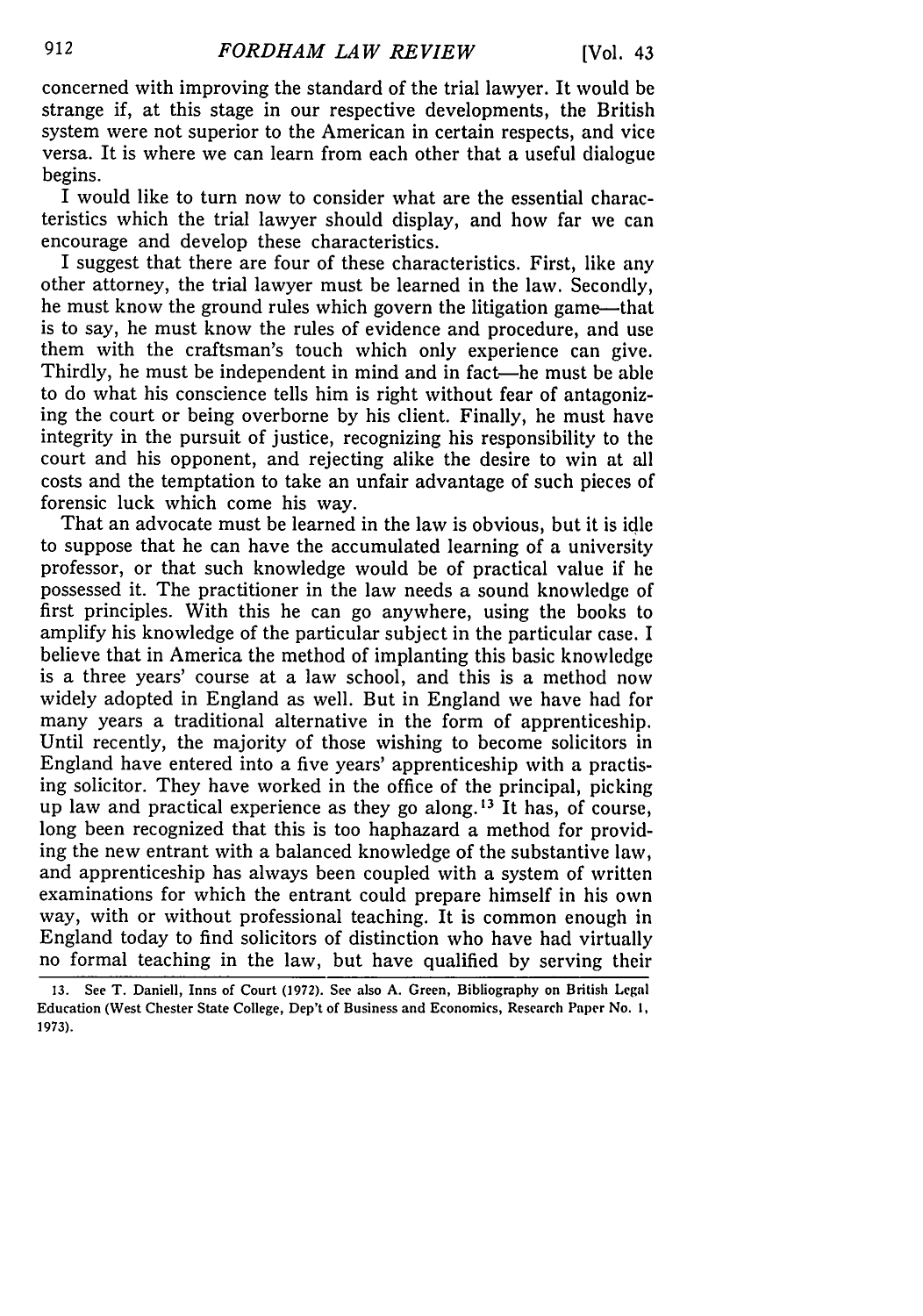apprenticeship and studying the books in their spare time so as to be able to pass the written professional examinations.

But tonight we are concerned with trial lawyers which, in English terms, means that we are thinking of English barristers rather than English solicitors. Most barristers do attend a full three-years' university course, but the obtaining of a degree is not an automatic license to practice because for this purpose a further examination, set by the authorities controlling the practising bar, must also be passed. It is as though a graduate from Fordham were required to take a further examination set by the American Bar Association. The reason for this is that the university graduate may have read law for two years, or only for one, or, indeed, may have read no law at all. The purpose of the professional examination is to ensure that either by formal teaching or private study he has acquired the necessary basic knowledge of the substantive law.

In recent years our thinking on this subject has been moving markedly towards your own, and it is now generally accepted that the right place to read law is in a law school, and that satisfactory completion of the prescribed course should suffice to qualify the candidate so far as his basic, theoretical knowledge is concerned.<sup>14</sup> We have been slow to come to this view because until thirty years ago entry to the universities was largely restricted to the comparatively well-to-do, and the bar would have been the loser if we had excluded those who studied in a garret with a candle, and meanwhile washed dishes as a means of livelihood. The first requisite, then, for an effective corps of trial lawyers is that our law schools and universities should be open to suitable entrants without prohibitive economic obstacles.

What sort of syllabus is required for this basic legal training? As I have already said, the object, in my opinion, must be to instill a really sound knowledge of first principles, and it is a waste of time to do more. In my experience those principles will provide the answer in nine cases out of ten, and we must give the student confidence that this is so, and not allow him to think that a simple dispute arising out of the sale of goods really requires a week's research into the opinions handed down by the Supreme Court of the United States.

Herein lies a danger touched upon by Judge Kaufman when he describes the three-year students as spending their time reading appellate decisions.<sup>15</sup> Given a small chance, this is exactly what they will do. Arguing abstruse points of law is as good a mental exercise as you will find, but if a young man can spare three years of his time to

<sup>14.</sup> **See Sweet &** MaxweWs **Guide to a Career in the Law 69-81 (7th ed. 1971).** See also **A.** Green, **supra** note **13.**

**<sup>15. 170</sup>** N.Y.L.J., Dec. **7, 1973,** at **5,** cols. **4-5.**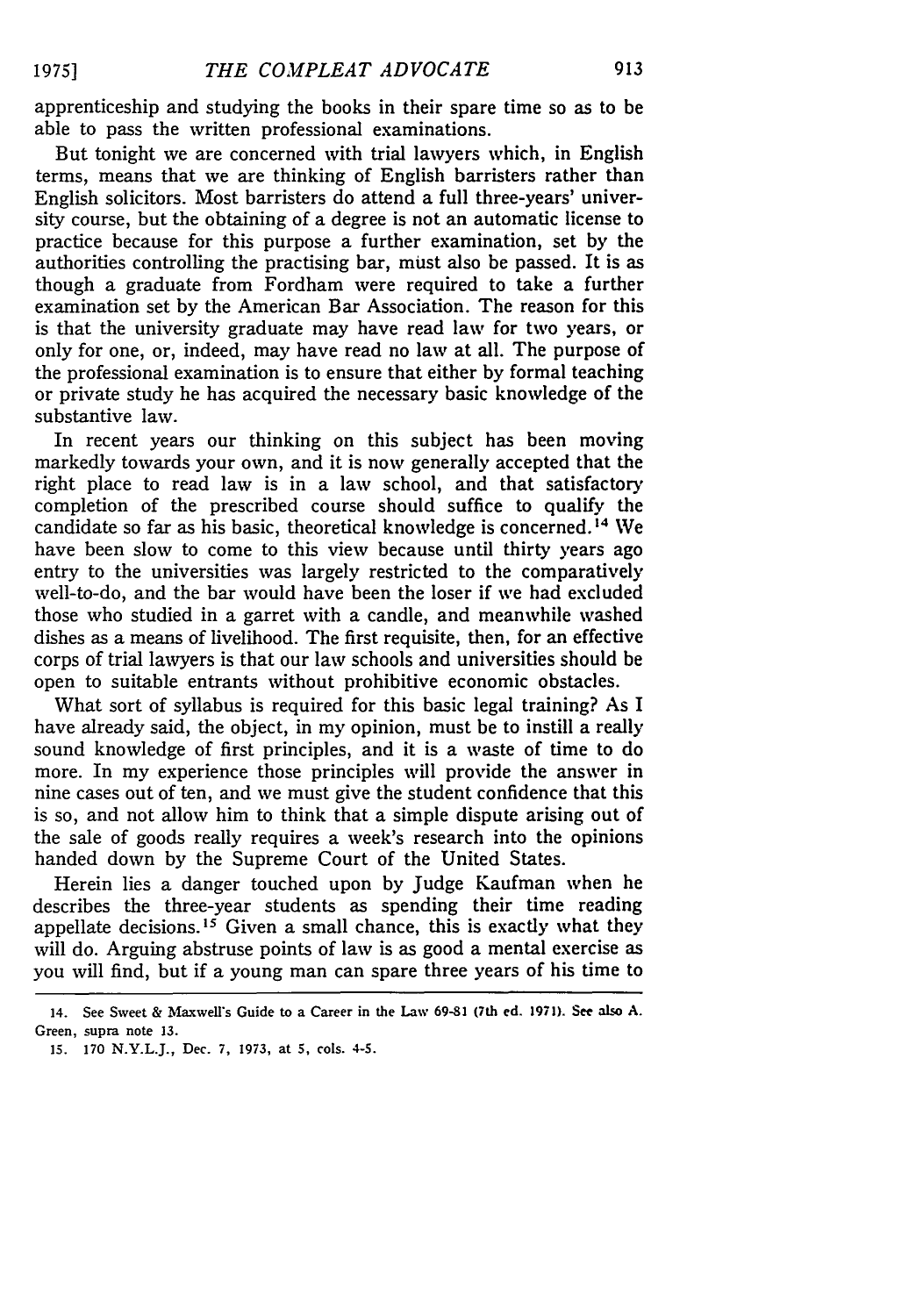attend a university, he can surely find time for other disciplines as well.

The story is told of a distinguished lawyer whose bookshelves in his chambers were full of works of history and English literature. Asked why this should be so, he replied that these were the text books to the study of life, and that no lawyer could meet the requirements of his profession without consulting these sources. Without history and literature, said the sage, a lawyer is a mere mechanic. Only by a study of these works can he become a craftsman. In planning the education of our embryo trial lawyer, should we not see that he learns something about the people whom the law is to serve, and that he does not forget that in dedicating himself to a life in the law he is also dedicating himself to the people who depend upon him?

When our potential trial lawyer emerges from his university or law school, the next requirement is that he should be taught the practical skills upon which his livelihood will depend. In other words, he must gain experience. This is, perhaps, the most difficult operation of all.

I think that we can begin by taking a close look at the profession of medicine to see how the doctors deal with this sort of problem. The transition from student to practitioner is certainly as great in medicine as it is in advocacy, and we must admire the medical profession for the way in which it introduces the young man or woman to real patients with a minimum of disaster. How is it done?

First, the overall period of training is much longer than ours. This is inevitable because the doctor, unlike the lawyer, cannot rely on a knowledge of first principles, supplemented by reference to books from time to time. All too often the doctor has to act at once, and he must have a wider and deeper knowledge of his subject than we achieve. We have to accept the fact that three years' study is now a maximum.

Secondly, medical schools tend to be closely integrated with the hospitals themselves, and are often contained in the same ring fence. The students have a sense of belonging to the hospital from the beginning, and they see the famous consultants and leaders of the profession walking about in their midst. More important still, from a comparatively early stage the student walks the wards in company of the great men to watch them at work, and either at the bedside or on leaving the ward the consultant requires the student to make a diagnosis and suggest treatment, and he is roundly corrected if he gets it wrong. This is practical training at its optimum because it is the real thing done with real people by a teacher who is acknowledged to be in the top class as a *practitioner,* and, not least, there is a sense of fraternity which links all together as part of "our hospital." Actual contact with sick people creates a sense of urgency and reality which is lacking in the law library.

914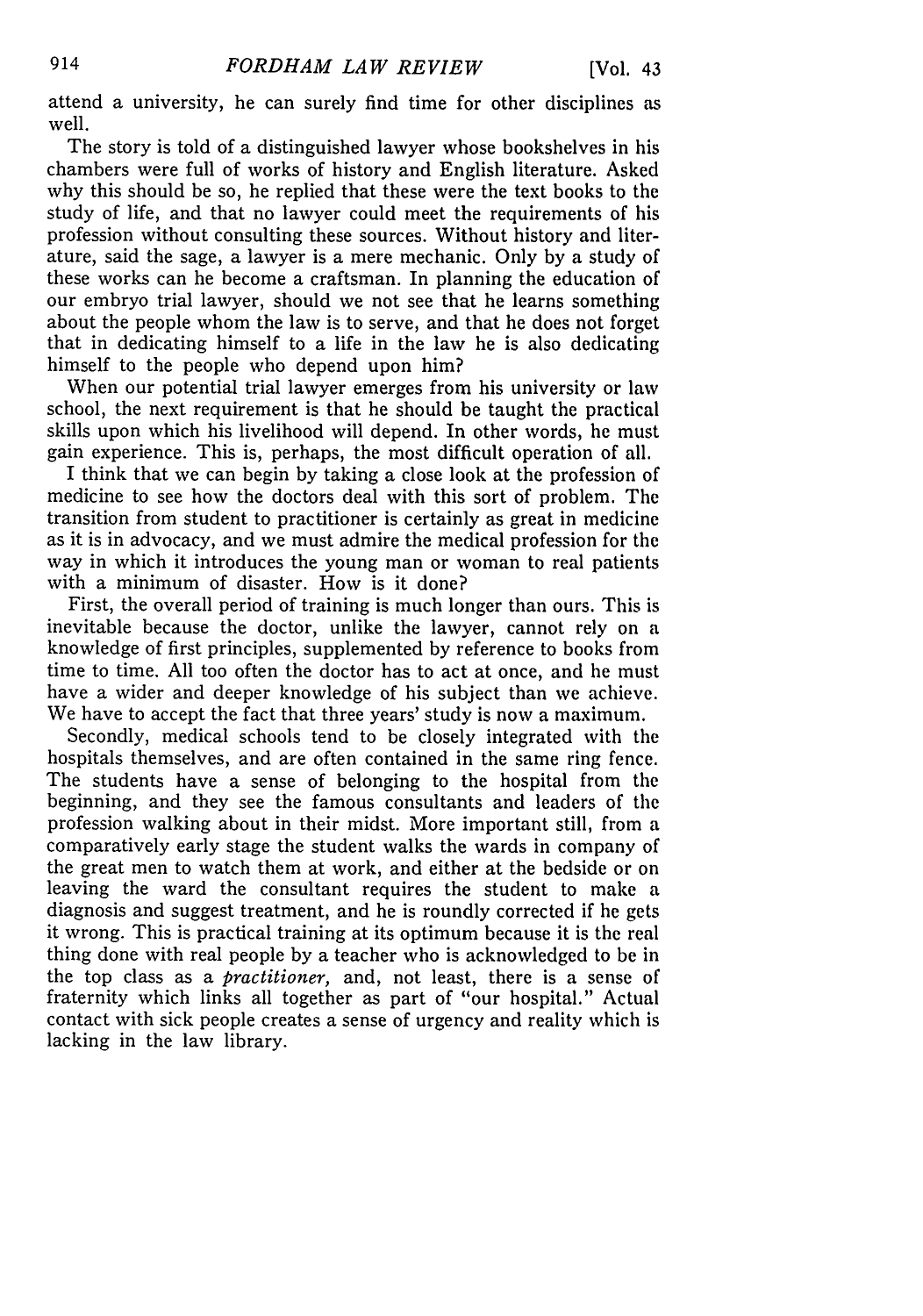Thirdly, when the advanced student is fit to begin to treat patients there will always be other doctors about who can keep an eye on him and to whom he can turn. He will not find himself standing alone in the middle of a courtroom like a matador facing his first bull and probably profoundly wishing that he had taken his father's advice to become an automobile salesman.

There is much here for us to learn if we set our minds to it. It so happens that the layout of legal London gives the bar an opportunity to organize itself on the lines of a large teaching hospital. Many of you will have the scene in your own minds. In the Strand<sup>16</sup> we have the Royal Courts of Justice with some fifty courtrooms which house the appellate courts and provide for the judges who are trying the heavy civil work which arises in the southern half of England. A mile away we have the Old Bailey with twenty-two courtrooms which deal with the serious criminal cases from the greater London area. In between we have the four Inns of Court<sup>17</sup> which, if I may be allowed to say so, are areas of considerable charm and which are the home of the bar. These contain both the offices (or chambers) from which the barristers carry on their practice and also the main law libraries. There are also halls in which bench and bar meet at lunch and dinner, and from which the profession is controlled. 18 The analogy with medicine is clear. The two main court buildings are the hospital, and the Inns of Court are the medical school. The whole area is steeped in the law and talking lawyers' shop is a basic recreation. Nor is this dialogue confined to students talking with students, or judges with judges. In chambers, at lunch, and in the library, bench and bar, senior and junior, meet as members of one family, and teach each other the standards, the etiquette and the code of behaviour which the bar has always adopted. The groundwork for this was laid more than a century ago when the would-be barrister was first required to "eat his dinners" before he could qualify. 19 The requirement is maintained to the present day, and literally obliges the student to dine in the hall of his Inn on a specified number of occasions. <sup>20</sup>

**<sup>16.</sup>** See F. Morrison, Courts and the Political Process in England **37-57 (1973).** For a topographical sketch illustrating the proximity of the Law Courts, Old Bailey and the Inns of Court, see R. Megarry, Inns Ancient and Modern, frontispiece **(1972).**

<sup>17.</sup> The four Inns of Court are Lincoln's Inn, The Inner Temple, The Middle Temple and Gray's Inn. H. Hanbury, English Courts of Law 140-41 (4th ed. **1967).**

**<sup>18.</sup>** See R. Jackson, The Machinery of Justice in England **329-35** (6th ed. **1972).** See also H. Hanbury, English Courts of Law 140-41 (4th ed. 1967); F. Morrison, Courts and the Political Process in England 60-61 (1973).

<sup>19.</sup> F. Morrison, Courts and the Political Process in England 60 **(1973);** see Cowper, The Inns of Court-Lincoln's Inn, **1** Anglo-Am. L. Rev. **537,** 542 **(1972).**

<sup>20.</sup> The Consolidated Regulations of the Honourable Societies of Lincoln's Inn. The Inner Temple, The Middle Temple and Gray's Inn (1970).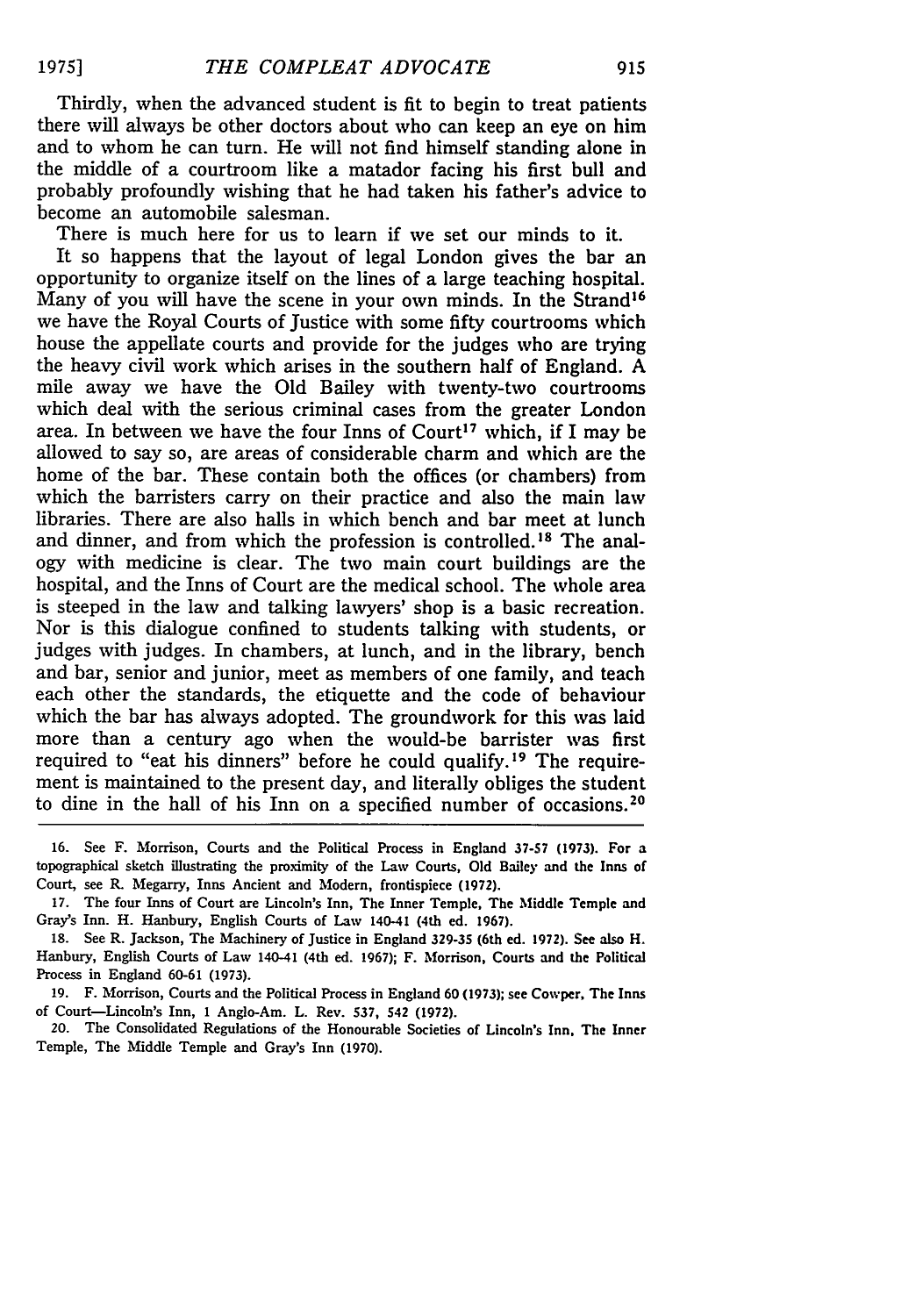Some of our friends poke fun at us for maintaining this ritual, and they may be right, but the Inns must not be dismissed as mere dining clubs. They hum with activity all through the working day, and it is beyond doubt that what Chief Justice Burger describes as the ethics, manners and deportment of the English bar<sup> $\bar{z}$ 1</sup> are produced and nurtured in the fraternal atmosphere of the Inns. I cannot put it better than in the words of a distinguished Judge (Mr. Justice Hilbery) who, when asked how one who intended coming into the profession might discover where this code of conduct was to be found, and how it was to be learnt, said:

The answer to the first question is in the traditions of the profession. The answer to the second is in the Schools of the profession, its ancient craft guilds, called the Inns of Court, where all matters of professional conduct are freely and daily discussed, and where the transgressor is answerable for his misconduct.<sup>22</sup>

Although the concentration of the courts, bench and bar into an area little more than one square mile has given us great opportunities to teach advocacy, we have been slow to take advantage of them. Until the end of the Second World War the English bar merited many of Professor Freedman's strictures. It was a profession in which family and social class counted for more than they should, and above all where money mattered since a newly called barrister might have to wait for years before he acquired a practice big enough to support him. It did, however, have the advantage that, during these years of waiting, the barrister would be in the courts and in chambers every day "devilling," as it is called, for other and more senior barristers. He would thus get experience in looking up the law, reading the case papers, and sitting beside the senior barrister in court while the case was conducted. Five or six years of this meant that when his own work began to flow in he was well prepared for it.

In the last twenty years we have seen great changes. The amount of work for the bar has increased by over 50 percent, and a young man who is any good at all can make a living in his first year and enjoy a sharply rising income thereafter.<sup>23</sup> Here lies the danger---it is all too easy-we can no longer rely on competition to drive out the inadequate, and we have been forced to provide organized instruction in the professional skills of the advocate.

In doing this we have again drawn upon the experience of the teaching hospitals. I feel very strongly that the duty to train the new

22. M. Hilbery, Duty and Art in Advocacy 7 (1946).

**23.** For a discussion of the increase and its effect on the legal profession see R. Jackson, The Machinery of Justice in England 341-43 (6th ed. **1972).**

916

<sup>21.</sup> See Burger, The Specialized Skills of Advocacy- Are Specialized Training and Certification of Advocates Essential to Our System of Justice?, 42 Fordham L. Rev. **227, 229-30 (1973).**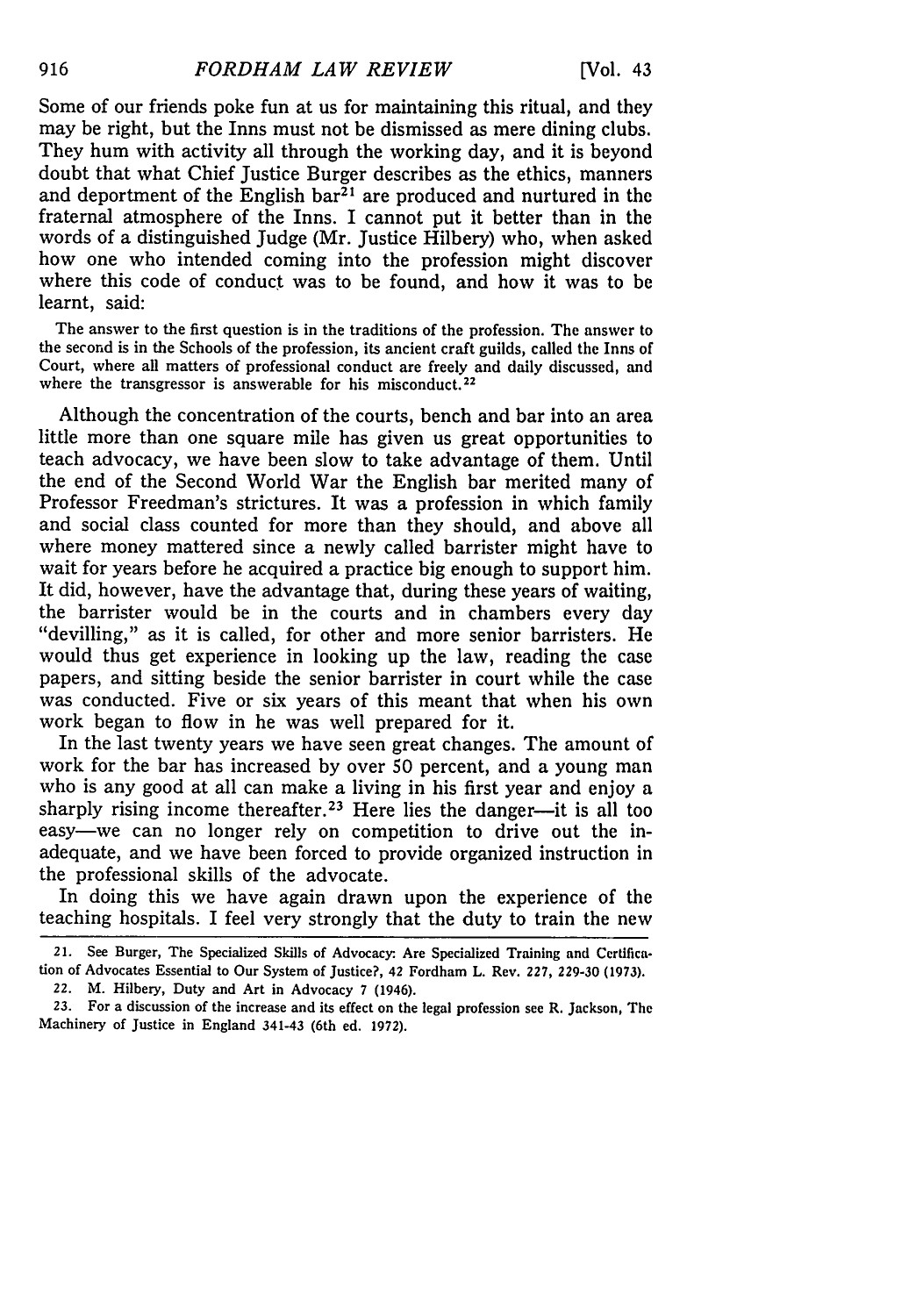entrant in the skill and traditions of our profession is a duty which falls on the profession as a whole, and, in particular, that it is one from which the judges cannot claim exemption.

Therefore, in addition to the moot and mock trials, which have a purpose limited by their lack of reality, we try to take our advanced students round the courts to take as active a part as possible in real-life litigation. They can read the pleadings, follow the argument, and, when the case is over, meet the judge in his room and discuss the points of the case as seen through the judge's eyes. It is, of course, imperative that the student should hear the case from start to finish looking in from time to time is worse than useless.

I must come in a moment to a consideration of the remaining characteristics of the compleat trial lawyer, but before I do so may I briefly return once more to the analogy of the medical profession. We have in England a legal profession which is divided into barristers and solicitors. There are 3,000-odd barristers and 25,000-odd solicitors.<sup>24</sup> The relevance of this for present purposes is merely that since all the trial lawyers properly so called are barristers, they are all part of the relatively small community based on the Inns of Court which I have endeavoured to describe.

Although I am wholly committed to the view that this division of the profession is beneficial in a small and highly populated island like England, I would not like to mislead you into thinking that everybody at home shares this view. On the contrary, no year passes without someone writing to the newspapers advocating the "fusion," as it is called, of the two parts of the profession, and thus provoking others to write to extol the virtues of the status quo.<sup>25</sup> Dean Freedman has joined the "fusionists," and adopts, amongst other arguments, the contention that our system is wasteful because a barrister cannot be directly instructed by the client, who must approach him through a solicitor. "[T]wo lawyers for one . . . litigation,"<sup>26</sup> thunders the Dean-but is this really so? Look back for a moment at the doctors.

Doctors are divided into general practitioners and consultants. If you are unwell you go to your general practitioner and if he cannot treat you adequately he sends you to a consultant who specializes in your particular malady. In the end you pay two doctors, but is this wasteful? How could you have diagnosed your complaint, and selected the specialist, without the assistance of the general practitioner?

<sup>24.</sup> Zander, English Legal Aid System at the Crossroads, 59 A.B.A.J. **368 (1973).**

<sup>25.</sup> See, e.g., Q. Johnstone & D. Hopson, Lawyers and Their Work 385-98 **(1967);** Lawlon, The Role of the Advocate in English Society, 22 Okla. L. Rev. 396, 413-20 **(1969).** See also Boulton, The barrister. Advocate at the English Bar, 57 A.B.A.J. **255, 258 (1971).**

<sup>26.</sup> Freedman, The Myth of British Superiority, **172** N.Y.L.J., Aug. **28,** 1974, at **3,** col. 2.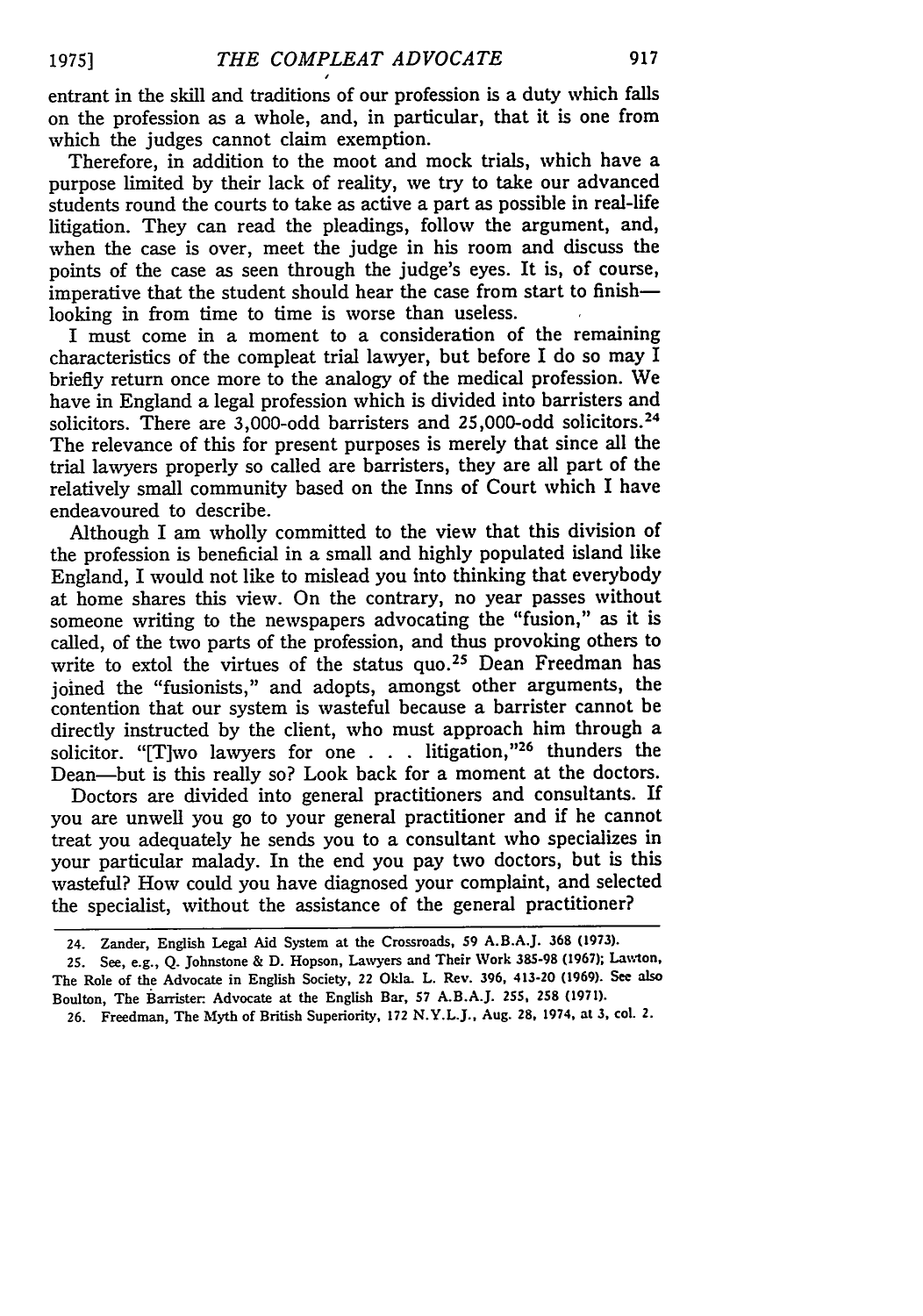When applied to the English legal profession, this analogy is absolute. The solicitors are the general practitioners and the barristers the specialist consultants. The principal specialty is advocacy, but there are barristers specializing in corporation law, antitrust law, family law, and land transfer, to name only a few. This means a client who has a particularly abstruse or difficult problem can take it to any solicitor in the country with the knowledge that he can thereby be put in touch with the top man practising in that line. This is not wasteful duplication, but a means of ensuring that the client has prompt access to the advice most suited to his problem, and, moreover, has all the experts in the country to choose from.

But now I really must return to the remaining qualities which are essential in the compleat advocate. I can put them into two wordsindependence and integrity.

These last are qualities of mind and character which cannot be taught or manufactured. Their seeds are sown in childhood and, indeed, they may be partially hereditary, but their development can be immensely influenced by environment and example.

It is no mere coincidence that these are also qualities required of the bench. Indeed, it is idle to suppose that we can have an independent bar without an independent bench, and in our search for the ideal environment in which to produce the compleat trial lawyer we must not ignore the methods of selecting and appointing judges.

I do not find it easy to contemplate the appointment of a judge who is not already an experienced trial lawyer. There are many men on both sides of the Atlantic who have a generous endowment of the necessary intellect and temperament for judicial office, but unless they have actually tried cases at the bar they cannot know the tricks of the trade. When I emerged nervously to take my seat on the bench for the first time, I was sustained by the knowledge that I would not have been considered for the appointment had I not first established myself as a trial lawyer in fair competition with those who were now to appear before me. The advocate who loses a case is always ready to blame the judge, and there is no more stinging criticism than that the judge is not really a professional in his courtroom. No advocate will be tempted to pull a fast one if he knows that the judge is at least his equal in the craft.

If I am right in this premise, and proficiency as an advocate should be regarded as a necessary qualification for judicial office, it follows that the machinery of appointment must somehow provide for the voice of the profession to be heard.

In England this is easily arranged. Although new High Court judges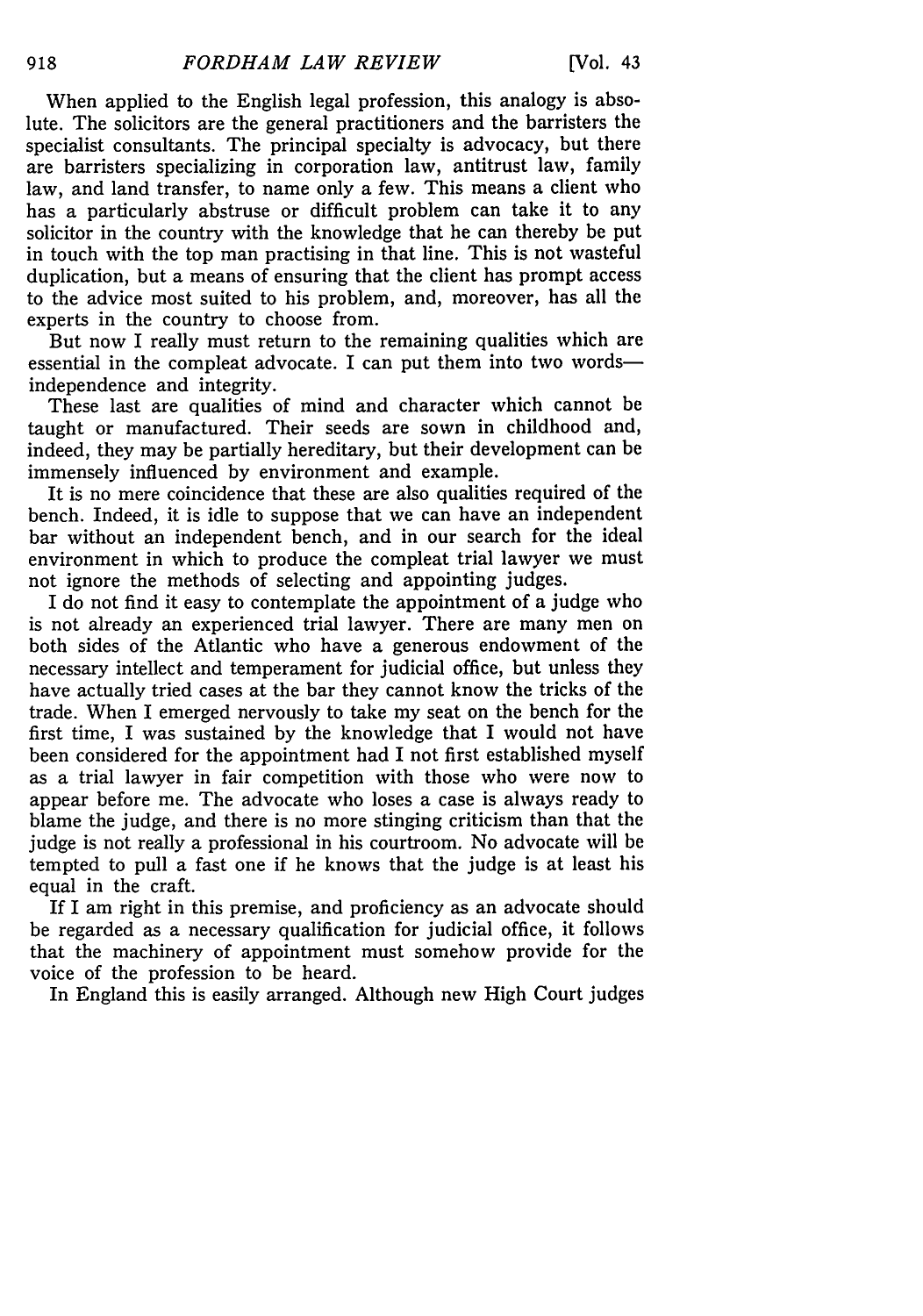are nominally appointed by the Queen, the appointment is made on the advice of the Lord Chancellor,<sup>27</sup> who is both a politician and a leading lawyer. Years ago, politics, family, class, or "knowing the right people" may have played an undue part in the Lord Chancellor's choice, but this is not so today. Successive Lord Chancellors have made it clear that the sole criterion is "who is the best man for the job," and if the Lord Chancellor wants advice on this subject he can consult senior judges and senior members of the bar. Indeed, when a vacancy occurs, informal gossip in the Inns of Court will soon narrow the likely choice down to two or three names, and the Lord Chancellor will be well aware of this. It is still true that a majority of our eighty-odd High Court judges come from the middle class, and were educated at schools which you sensibly call "private," and we confusingly call "public," but they include the sons of a miner, prison officer, and a trade unionist, to mention only a few.

I believe that in recent years the American Bar Association has increased its influence over the making of judicial appointments, 28 and if this is so I would regard it as a matter for congratulation. The bench would become hopelessly inbred if judicial appointments depended on the profession alone, but it is neither fair to the appointee, nor conducive to seeing justice done, if no regard is paid to the professional standing of the appointee amongst his peers.

In the matters upon which I have touched so far, I do not believe that there is any fundamental difference between the views of an American lawyer and those of an English barrister. Each is seeking the same ends, and the differing means to those ends have been dictated by considerations of politics, history and geography. It is when we come to the attitude of the bar towards its potential clients that we find deep and significant differences. I approach this part of the subject with hesitation, and, I hope, with due humility, because it is hardly credible that in these matters either of us should be wholly right, and the other wholly wrong. If, on another occasion, an opportunity is found to continue our dialogue, these are matters suitable for a study in depth. They certainly go to the root of the independence and integrity of the bar, and in England they are expressed in rules which are treated with a reverence normally reserved for the Holy Writ.

It is a constant source of amazement to us that you manage perfectly well without them. These are the rules:

First. The trial lawyer must be remunerated by a fee which is fixed in advance, and is entirely independent of the outcome of the litigation. His written instructions for the

**28. J.** Grossman, Lawyers and Judges 49-81 **(1965).**

**<sup>27.</sup>** R. Jackson, The Machinery of Justice in England **365, 367** (6th **ed.** 1972).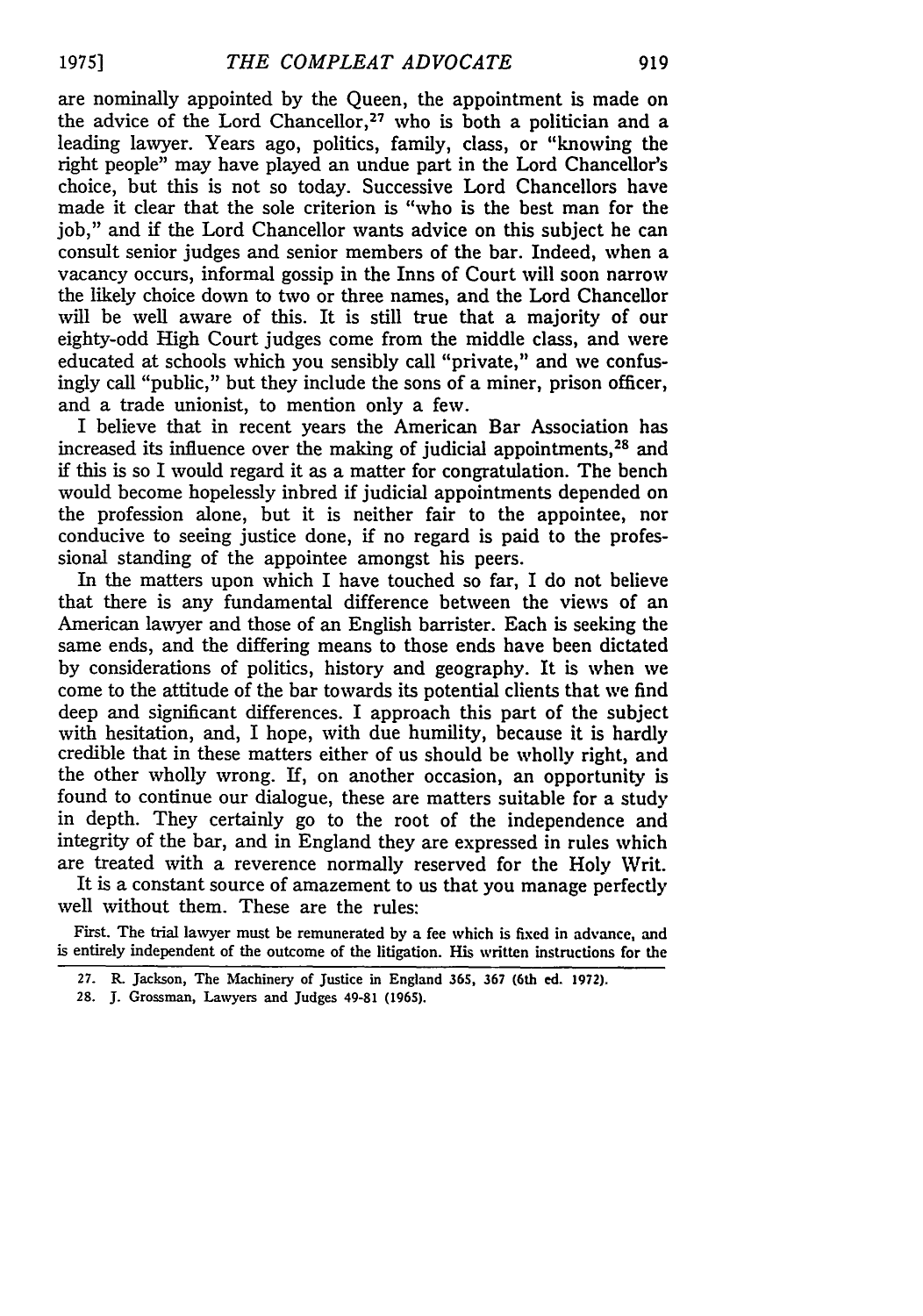case must be legibly endorsed with the amount of the agreed fee, and it is a serious professional offence to go into court with papers not so marked.

Secondly. The trial lawyer cannot pick his clients. **If** he is invited to undertake a case within the field in which he holds himself out to practice, and he is paid an appropriate fee, he *must* take the case, however much he dislikes his client, and whatever his revulsions to his task.

The former rule is designed to prevent the trial lawyer from being personally involved in the outcome of the case, and to give him the sense of detachment without which we think it difficult for him to recognize his duty to the court, as well as his duty to his client. **Of** course, every trial lawyer wants to win. His reputation is built on success, but the temptation to win at any price must surely be increased if he has a financial stake in the result. The fact that you manage perfectly well without imposing this restriction is of great interest at the present time because it means that in this country a plaintiff with a good case should never lack a lawyer prepared to act for him on a contingency basis. In England, an indigent plaintiff who is not allowed to offer his lawyer a share of the spoils, must look to the free legal aid system to pay his lawyer's fee, and although this often provides a satisfactory answer, it does not always do so.

The rule that a lawyer cannot pick his client is sometimes called the "cab rank" rule.<sup>29</sup> A taxi-driver plying for hire must take any commission which is offered to him, and so must the trial lawyer. The purpose of the rule is, of course, to ensure that a person is not denied the advantage of legal representation merely because of his personal unpopularity or his bad reputation. It is for the court to decide the defendant's guilt, and this decision is not to be pre-empted **by** a refusal of the bar to act for him. The classic dictum on this point comes from Lord Erskine,<sup>30</sup> who, when at the bar, accepted the defence of the notorious Tom Paine, 31 and was mercilessly criticized **by** public opinion for having done so. When the trial began Erskine put his views beyond doubt. He said:

"I will forever, at all hazards, assert the dignity, independence, and integrity of the English bar, without which impartial justice, the most valuable part of the English constitution, can have no existence. From the moment that any advocate can be permitted to say that he will or will not stand between the Crown and the subject arraigned in the court where he daily sits to practice, from that moment the liberties of England are at an end. If the advocate refuses to defend from what he may think of the charge or of the defense, he assumes the character of the judge; nay, he assumes it

**<sup>29.</sup>** R. Jackson, The Machinery of Justice in England **360** (6th ed. **1972).**

**<sup>30.</sup>** For a biography of Thomas Erskine, see L. Stryker, For the Defense (1947).

**<sup>31.</sup>** Lord Erskine defended Thomas Paine in a libel action arising out of the publication of "Rights of Man." See The Trial of Thomas Paine **(1792).**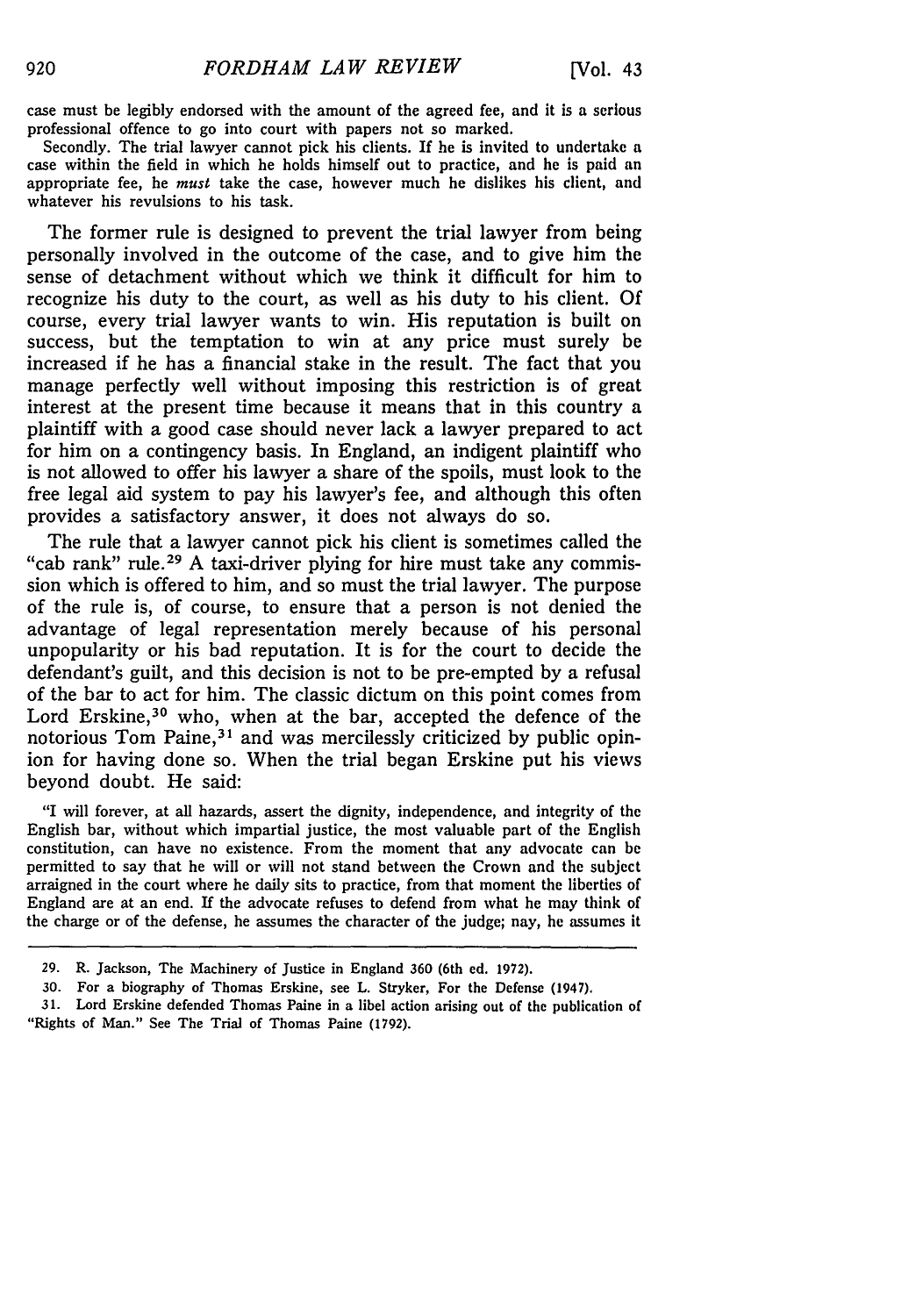before the hour of judgment; and in proportion to his rank and reputation, puts the heavy influence of perhaps a mistaken opinion into the scale against the accused, in whose favor the benevolent principle of English law makes all presumptions, and which commands the very judge to be his counsel."<sup>32</sup>

These are strong words and, no doubt, they contain an element of exaggeration. They represent the pent-up feelings of a man who had been widely criticized, and who was grasping an opportunity to justify himself. I would not put the case in those terms today, but the point remains a valid one, at all events, when applied to conditions prevailing in England. You will know, I expect, that we have just completed, or have pending, a large number of trials in which the accused are charged with killing **by** explosives planted in the supposed interests of the Irish Republican Army. One may well ask what would happen to these defendants in the absence of the "cab-rank" principles. Could the bar turn its back on them because of its revulsion against such activities, and allow them to go undefended? This is surely unthinkable. Nor is a solution to be found **by** leaving them in the hands of those members of the bar who may have sympathy with their cause, because even **if** sufficient counsel were to be found on that basis, they would lack the detachment which seems to us to be so important.

One interesting by-product of the "cab-rank" rule is that our trial lawyers do not associate themselves exclusively with prosecution or with defence, but tend to appear for either side according to the instructions which they receive. I think that on the whole this is a good thing, which broadens the advocate's outlook, makes him more conscious of the difficulty of the other side, and gives him a more responsible attitude to the work of the courts. I know that Professor Freedman found room for criticism here because he says that counsel appearing for defendants tend to pull their punches lest they antagonize the prosecution authorities and get no more work from that quarter.33 This, I confess, is a new one on me, and I am not persuaded that it is true. After all, any experienced trial lawyer knows that the best way to get a new client is to give him a good drubbing in a case where he is represented **by** someone else. **A** young man who makes his mark when defending will be the more sought after **by** the prosecution. It is all summed up in the adage, "If you can't lick 'em, join **'em."**

If I may attempt to summarize my contribution to our dialogue, I would put it thusly: The quality of the trial lawyer is not primarily dependent on his basic training in law school, or on his having an exceptionally high intelligence quotient. The essential requirements are

**<sup>32.</sup>** L. Stryker, For the Defense **217** (1947), quoting Lord Erskine.

**<sup>33.</sup>** Freedman, The Myth of British Superiority, **172** N.Y.L.J., Aug. **28,** 1974, at **3, col.** 2.